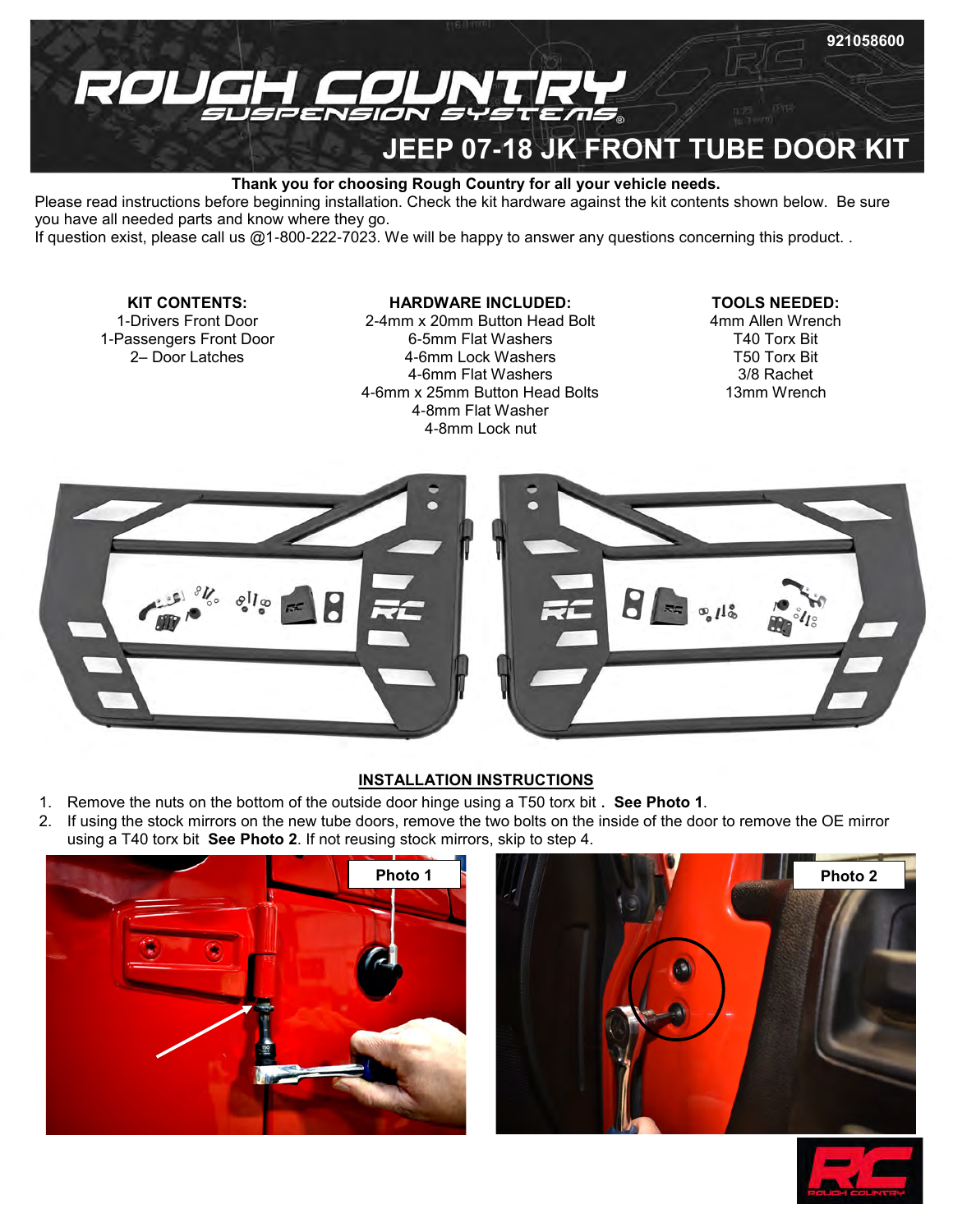- 3. Remove mirror and save hardware for later use. **See Photo 3.**
- 4. Under the dash unplug the power window plug. Slide the red tab back and disconnect. Then remove the strap from the hook inside the door jamb. **See Photo 4**.



- 5. Lift straight up on the door to remove from the hinge. It may be necessary to move the door back and forth while lifting to remove the door. **See Photo 5.**
- 6. Install the new RC door. Hang the door on the jeep by the hinge. **See Photo 6.**





- 7. Install the supplied 8mm flat washers and nuts on the bottom of the studs. Snug down using a 13mm wrench, then back off half of a round to free up the door . **See Photo 7.**
- 8. Install the latch mechanism as shown with the supplied 6mm x 25mm bolt, lock washers and lock washers. **See Photo 8.**





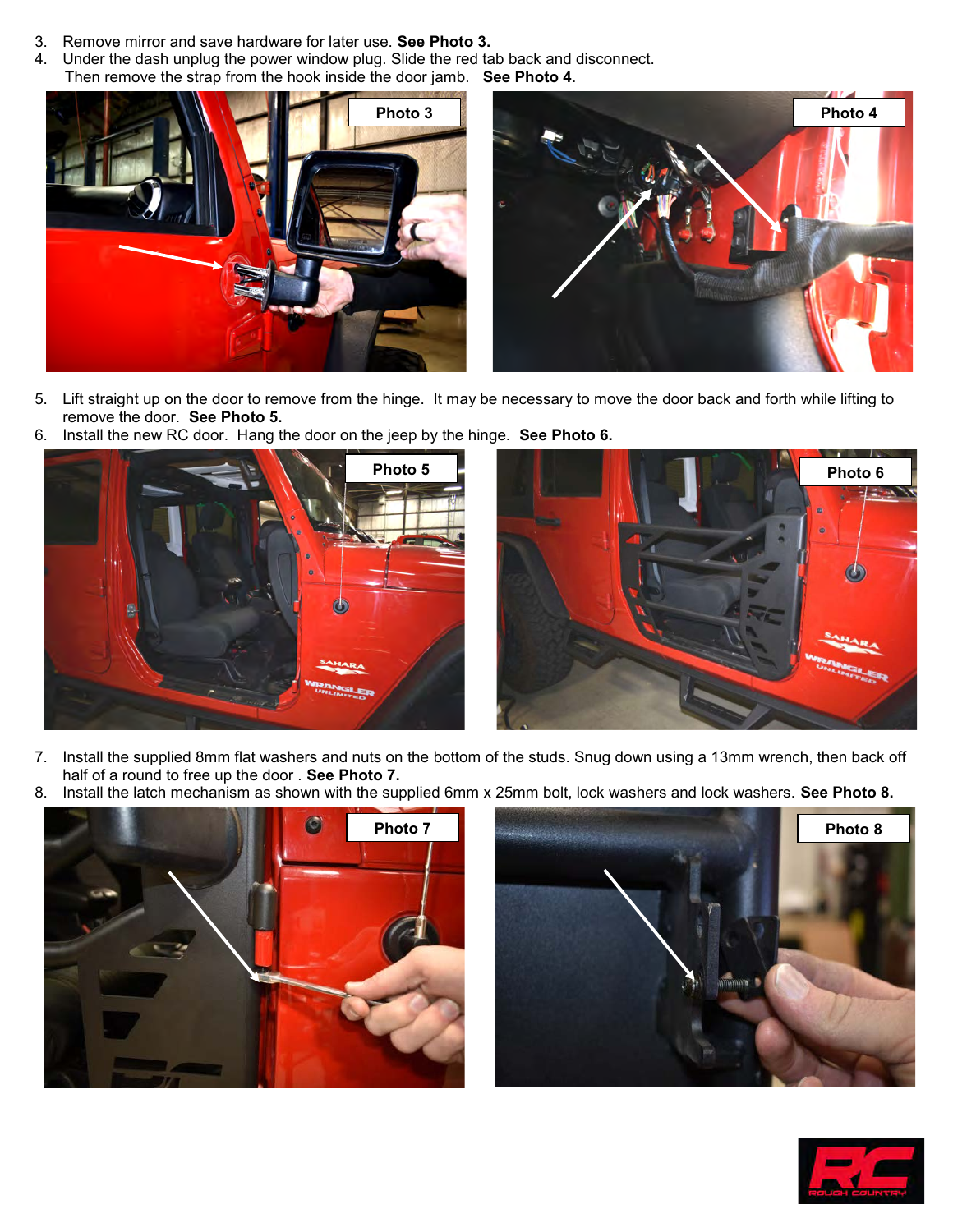- 9. Check to see if a shim is needed on the latch mechanism by closing the door. Shim latch as needed to engage the door pin and tighten using a 4mm Allen wrench. **See Photo 9**.
- 10. Install the supplied rubber snubbers with the supplied 4mm x 20mm button head bolts, and check to ensure the snubbers hold the door tightly against the door jamb. If needed , add the supplied washers between the tube door and snubber to make sure the door is tight against the jamb. **Photo 10**. Tighten with a 2.5 Allen wrench



- 11. Hook the door strap back on to the hook inside the door jamb. **See Photo 11**.
- 12. If using the factory mirrors, locate the supplied adaptor bracket and Install the mirror on the outside of the door. **See Photo 12 & 13.** If using Rough Country Part # 10519 mirrors, install those mirrors using those instructions.





13. Install the mirror bracket over the studs using the OE bolts to secure to the door use a T40 torx bit to tighten **See Photo 13. & 14.**